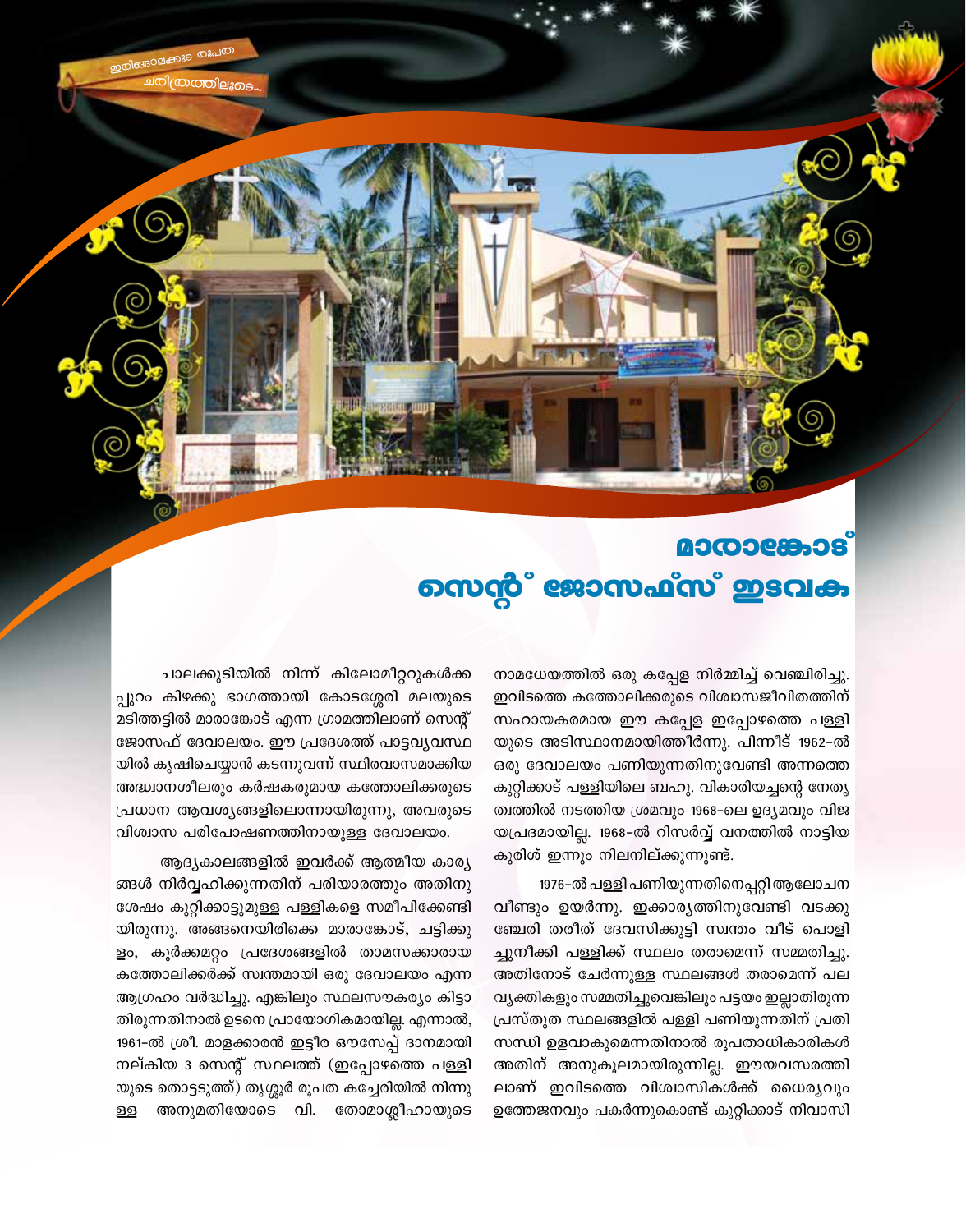

പാരിഷ് ഹാൾ

യിൽ വികാരിയായി വന്നശേഷം അദ്ദേഹത്തിന്റെ മേൽനോട്ടത്തിൽ പള്ളിപണി പൂർത്തിയാക്കി. 1981 ജൂലൈ 3-ാം തിയ്യതിയാണ് അഭിവന്ദ്യ ജെയിംസ് പഴയാറ്റിൽ പിതാവ് പള്ളിയുടെ കൂദാശാകർമ്മം നിർവ്വഹിച്ചത്. കുറ്റിക്കാട് ഇടവകയുടെ പരിധിയിൽ പെട്ടിരുന്ന മാരാങ്കോട് സെന്റ് ജോസഫ് കുരിശുപള്ളി യുടെ നടത്തിപ്പുചുമതല സ്വാഭാവികമായി കുറ്റിക്കാട് ഫൊറോന വികാരിയെ ഏല്പിക്കുകയും ചെയ്തു.

### ഇടവക, സ്ഥിരംവികാരി

1989 ജനുവരി 18 മുതൽ ഇവിടത്തെ കാര്യങ്ങൾ നടത്തിയിരുന്നത് കോടശ്ശേരി പള്ളിവികാരിയായി രുന്ന ബഹു. ആന്റണി മുക്കാട്ടുകരക്കാരൻ അച്ചനായി രുന്നു. DL 2/89–ാം നന്ധ്ര കല്പനപ്രകാരം 1989 ആഗസ്റ്റ് 15-ാം തിയ്യതി മാരാങ്കോട് സെന്റ് ജോസഫ്സ് പള്ളി ഒരു സ്വതന്ത്ര ഇടവകയായിത്തീർന്നു. ആദ്യകാല ങ്ങളിൽ താഴൂർ പള്ളിയിൽ നിന്ന് ഇവിടെ വന്ന് വികാരിയുടെ ചുമതല നിർവ്വഹിച്ചിരുന്ന ബഹു. ആന്റണിയച്ചൻ വൈദിക മന്ദിരം നിർമ്മിച്ചശേഷം 1991 ഒക്ടോബർ 9-ന് ഇദംപ്രഥമമായി ഇവിടെ വൈദി കമന്ദിരത്തിൽ സ്ഥിരമായി താമസിച്ചുകൊണ്ട് പ്രവർ ത്തനങ്ങൾ ഊർജ്ജസ്വലമാക്കി.

ബഹു. ഫ്രാൻസിസ് കൊടിയൻ അച്ചന്റെ കാലഘട്ടത്തിൽ പള്ളിയുടെ സ്ഥലപരിമിതി പരി ഹരിക്കാൻ വേണ്ടി മദ്ബഹാ പൊളിച്ച് പുറകോട്ട് 36 അടി നീളംകൂട്ടി വിപുലീകരിച്ചു. പിന്നീട് ബഹു. പുതുശ്ശേരിയച്ചന്റെ സുരേഷ് നേതൃത്വത്തിൽ പള്ളിയുടെ മുൻവശത്ത് പോർട്ടിക്കോ പണിതു. തുടർന്ന് വികാരിയായിവന്ന ബഹു. ഡേവിസ് കുട്ടാ ലയച്ചന്റെ ഉത്സാഹത്താൽ നിർമ്മിച്ച കൂർക്കമറ്റം സെന്റ് തോമസ് കപ്പേള 2001 ജൂലൈ 3–ാം തിയ്യതി മാർ ജെയിംസ് പഴയാറ്റിൽ പിതാവ് ആശീർവദിച്ചു. ശ്രീ. പടിഞ്ഞാക്കര വർക്കി ആന്റണിയാണ് ഈ കപ്പേളയ്ക്കുവേണ്ടി സ്ഥലം ദാനംചെയ്തത്. 11 കുടും ബയൂണിറ്റുകളിലായി ആകെ 355 കുടുംബങ്ങളാണ് ഇപ്പോൾ ഈ ഇടവകയിലുള്ളത്. ബഹു. ആൻഡ്രൂസ്

കളായ പരിയാടൻ കുരിയപ്പൻ ചാക്കുവും പരിയാടൻ ഔസേപ്പ് കൊച്ചുമാത്തുവും കടന്നുവന്നത്. അതോ ടൊപ്പം കുറ്റിക്കാട് പള്ളി വികാരിയായിരുന്ന ബഹു. ആന്റണി ആലപ്പാട്ട് അച്ചന്റെയും അസി. വികാരി ബഹു. ആന്റോ തച്ചിലച്ചന്റെയും പൂർണ്ണപിന്തുണ മാരാങ്കോട് പള്ളി പണിയുന്നതിന് ഉണ്ടായിരുന്നു.

3.3.1978-ൽ തൃശ്ശൂർ രൂപതാകച്ചേരിയിൽ നിന്നു ള്ള 578/78 കല്പനപ്രകാരം പള്ളിക്കുവേണ്ടി സ്ഥലം ഒരുക്കുന്നതിന് അനുമതി ലഭിച്ചു. ഈസ്ഥലത്തിന് (ഇപ്പോൾ പള്ളി സ്ഥിതിചെയ്യുന്ന സ്ഥലം) 1978 ആഗസ്റ്റ് 26–ാം തിയ്യതി സർക്കാർ പട്ടയം ലഭിച്ചതിനെത്തുടർന്ന് മേൽനടപടികൾക്കായി ഭൂമി വാഗ്ദാനം ചെയ്തിരു ന്നവർ വികാരി ബഹു. ആന്റണി ആലപ്പാട്ട് അച്ചന്റെയും പള്ളി നിർമ്മാണ കമ്മിറ്റി സെക്രട്ടറി കണ്ണൂക്കാടൻ റപ്പായി പൗലോസിന്റെയും പേരിൽ സ്ഥലം പള്ളിക്കു വേണ്ടി ഇഷ്ടദാനമായി തീറെഴുതികൊടുത്തു. സ്ഥലം ദാനം ചെയ്തവർ : 1. പരിയാടൻ ഔസേപ്പ് കൊച്ചു മാത്തു, 2. പരിയാടൻ കൊച്ചുമാത്തു വർഗ്ഗീസ്, 3. കാളൻ ഔസേപ്പ് പൈലോത്, 4. കാച്ചപ്പിള്ളി കുഞ്ഞു വറീത് കുഞ്ഞിപൈലോ, 5. കണ്ണൂക്കാടൻ ലോനപ്പൻ ഔസേപ്പ്, 6. വടക്കുഞ്ചേരി തരീത് ദേവസിക്കുട്ടി, 7. കൂനംപാറയിൽ പീലിപ്പോസ് അപ്പച്ചൻ.

#### $$

ഇരിങ്ങാലക്കുട രൂപത സ്ഥാപിതമായശേഷം 1.11.1978-ലെ 213/78-ാം നമ്പർ കല്പനപ്രകാരം പള്ളിപണിക്ക് അനുവാദം ലഭിച്ചു. ഈ പള്ളിയോട് ബന്ധപ്പെട്ട 124 കുടുംബങ്ങളുടെ സഹകരണത്തോടു കൂടി പള്ളിയുടെ ശിലാസ്ഥാപന കർമ്മം 1978 നവം ബർ 17-ാം തിയ്യതി ഇരിങ്ങാലക്കുട രൂപതാമെത്രാൻ മാർ ജെയിംസ് പഴയാറ്റിൽ നിർവ്വഹിച്ചു. പള്ളിയുടെ പണി

കളോടൊപ്പം പള്ളിയുടെ മുമ്പിലായി വി. യൗസേപ്പി താവിന്റെ കപ്പേളയുടെ നിർ മ്മാണവും നടത്തി. പ്രസ്തു ത കപ്പേളയുടെ വെഞ്ചിരി പ്പുകർമ്മം 1979 ഏപ്രിൽ 10-ാം തിയ്യതി വികാരി പെ. ബഹു. ജോൺ വാഴപ്പിള്ളി അച്ചൻ നടത്തി.

1980-ൽബഹു.ജോബ് ചിറ്റിലപ്പിള്ളിയച്ചൻ കുറ്റി ക്കാട് ഫൊറോനാപള്ളി



സെന്റ് തോമസ് കപ്പേള, കൂർക്കമറ്റം